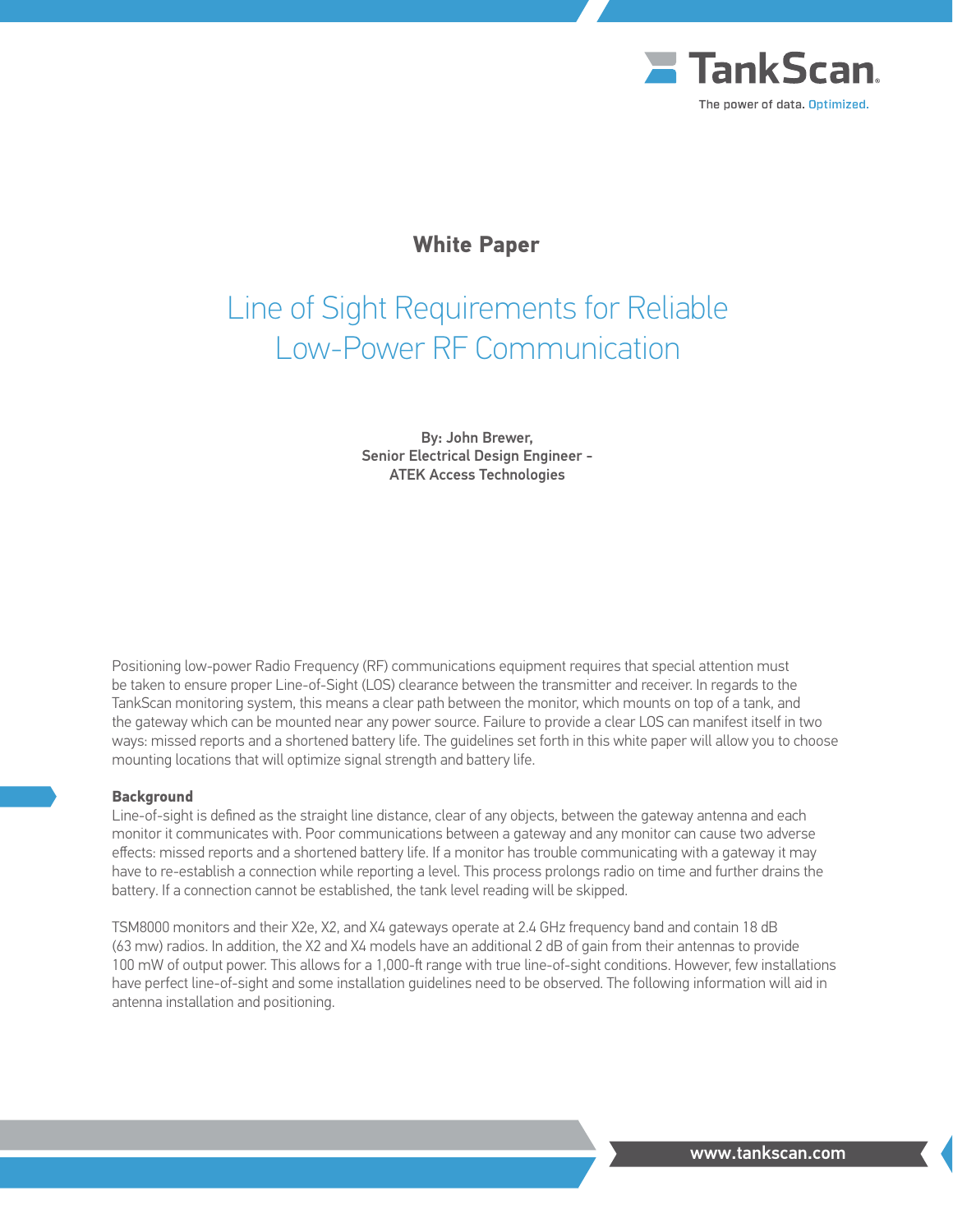

Many variables can affect the range of gateways and monitors; most prominent are obstructions blocking the signal path. The gateways are not intended for outdoor installation and must be placed indoors or inside an enclosure. This means that at least one obstruction (building wall, window, or enclosure wall) will exist between a gateway and any monitor unless an optional remote antenna is used, which reduces the 1,000-ft range. There is not an exact way to predict to what extent the range will be reduced, but there are a few general guidelines:

- • There may be up to 18 dB loss when sending radio signals through an exterior (non-metal) wall. The communication range may then be reduced to 125 ft. The type of wall (wood, concrete, masonry, brick or combination) and the thickness of wall affect this number.
- • There may be up to 12 dB loss when communicating through a window. The communication range may then be reduced to 250 ft. The type of window, tinted, double-paned, thickness and frame are all factors that contribute to range loss.
- • Trees and foliage also attenuate 2.4 GHz signals, so gateway to monitor line-of-sights that pass through trees and foliage should be avoided.

It is not recommended to send radio signals through more than one window or non-metallic wall and never through a metal wall. A remote antenna should be used in these instances. This antenna can be used to improve the range and/ or performance for other installations as well. Cable lengths of 10 ft to 100 ft (in 10 ft increments) are available, see table below for cable length versus radio signal range recommendations.

| <b>CABLE LENGTH VERSUS RADIO SIGNAL RANGE</b> |                  |                 |                 |                 |  |  |
|-----------------------------------------------|------------------|-----------------|-----------------|-----------------|--|--|
| Cable<br>Length (ft)                          | Range<br>1000 ft | Range<br>500 ft | Range<br>250 ft | Range<br>125 ft |  |  |
| $\mathbf{0}$                                  | U                | V               | V               | V               |  |  |
| 10                                            | U                | V               | V               | V               |  |  |
| 20                                            | U                | V               | V               | V               |  |  |
| 30                                            | U                | V               | V               | V               |  |  |
| 40                                            | <b>NR</b>        | V               | V               | V               |  |  |
| 50                                            | <b>NR</b>        | V               | V               | V               |  |  |
| 60                                            | <b>NR</b>        | U               | V               | V               |  |  |
| 70                                            | <b>NR</b>        | <b>NR</b>       | V               | ✓               |  |  |
| 80                                            | <b>NR</b>        | <b>NR</b>       | V               | V               |  |  |
| 90                                            | <b>NR</b>        | <b>NR</b>       | V               | V               |  |  |
| 100                                           | <b>NR</b>        | <b>NR</b>       | <b>NR</b>       |                 |  |  |

NR = Not Recommended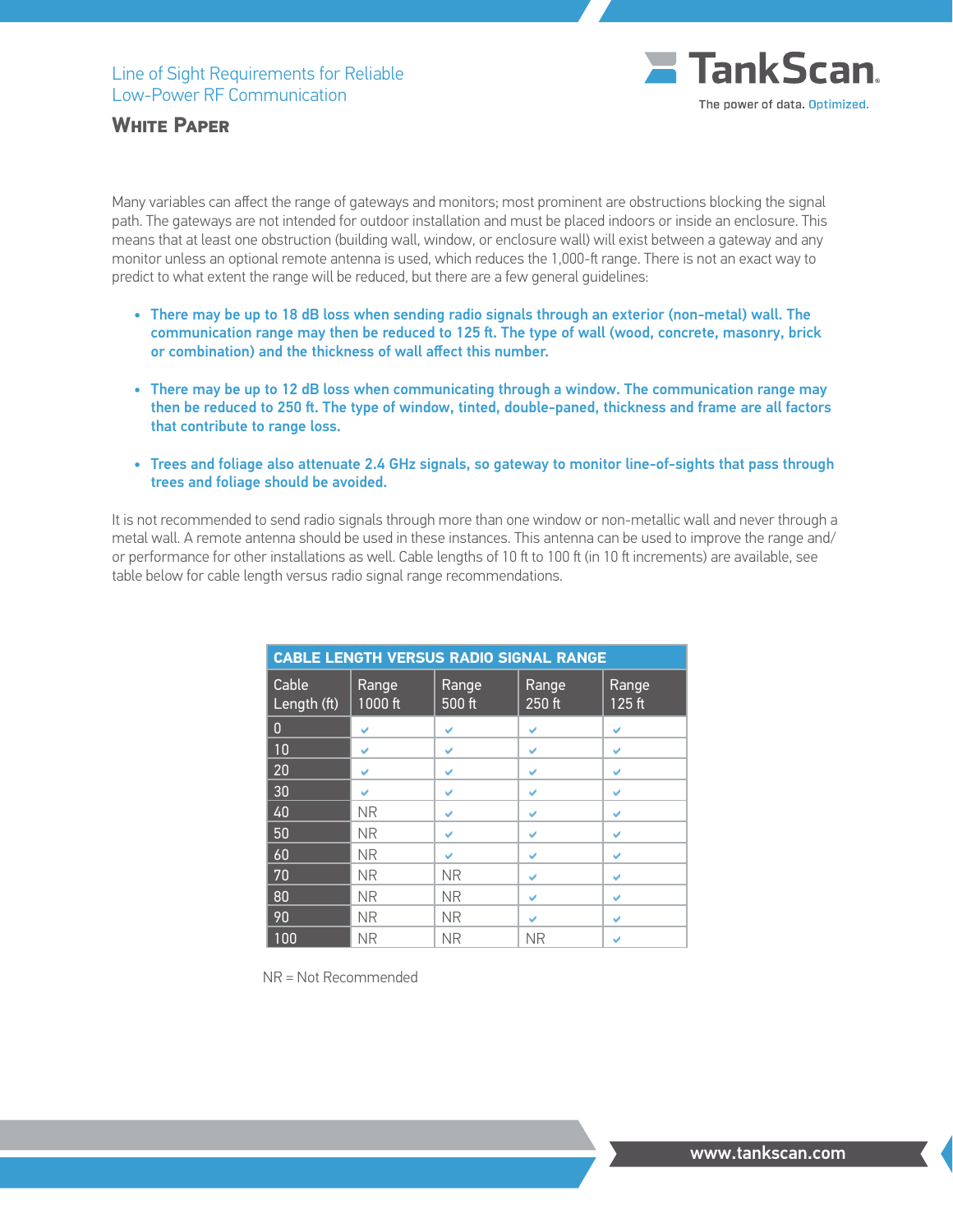#### **Antenna Mounting Guidelines**

The remote antenna should be installed at least 2½ inches from metal surfaces, such as walls and mounting poles, for best performance.

Ideally an antenna should have clear line-of-sight communication to all monitors. The farther an antenna is from a monitor the more critical this becomes. Radio signals do go through, reflect off, and refract around obstructions, but they lose strength and range each time it occurs.

The mounting bracket for the remote antennas is a simple, lightweight design. It can be mounted to a 2-inch maximum diameter pole, or to a wall or other flat surface and can be secured in a vertical or horizontal position. Optimal position is a vertical mounting.

TankScan remote antennas have a fat, concentric, donut-shaped propagation pattern (shown on right) so height differences between gateway antenna and monitors are not critical and may be installed at different heights. Vertical angles of up to 60 degrees between the gateway and monitor are acceptable.

The following examples show some of the various remote antenna mounting configurations. Every installation will be different, but it is important to maintain line-of-sight for each to provide the most robust communication.

#### **Pipe Mounted on Roof of Building**



www.tankscan.com

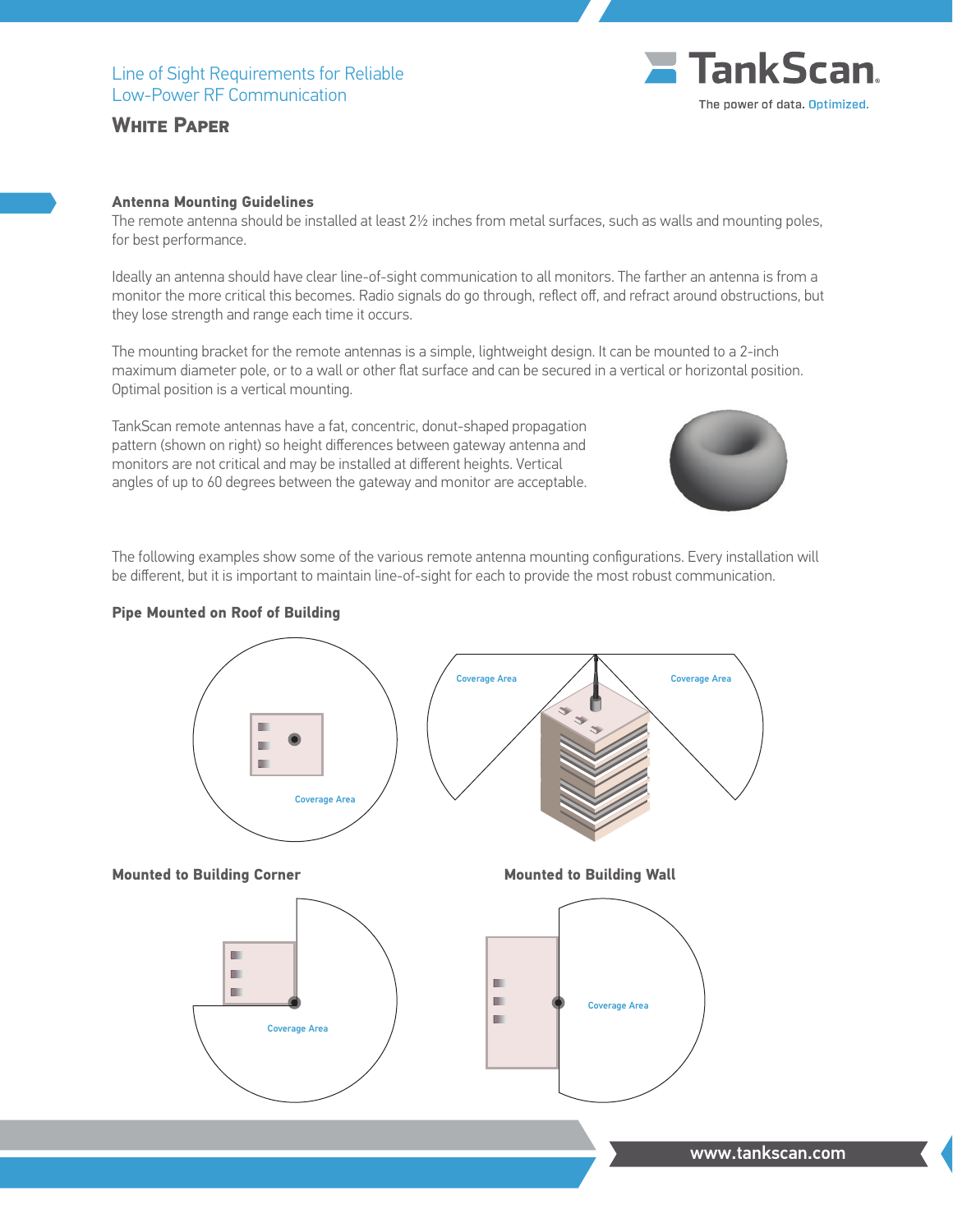

## **Clear Line-of-Sight**

Often a gateway needs to talk to a cluster of tanks, sometimes positioned near obstructions such as other buildings, trees, or equipment. In these cases, a clear line-of-sight should be established to all monitors by picking an appropriate position for the gateway's antenna and/or raising the antenna up high enough to "see" all of the tank monitors.

Adequate antenna height above earth ground is important for successful radio communications. Radio signals propagate through the air in a zone shaped like a football, with the zone being very narrow at each antenna end and widest in the middle. As a very rough rule of thumb there should be 1 ft clearance radius (r) from all obstructions at the midpoint for every 100 ft of transmit distance.



In the example below communication to Tank 3 is probably not possible from the North, while Tank 2 may or may not be blocked by Tank 1 from the West. A good rule of thumb to follow is that if each monitor is within range and an observer can clearly see the gateway antenna from the monitor's position, they should be able to communicate.